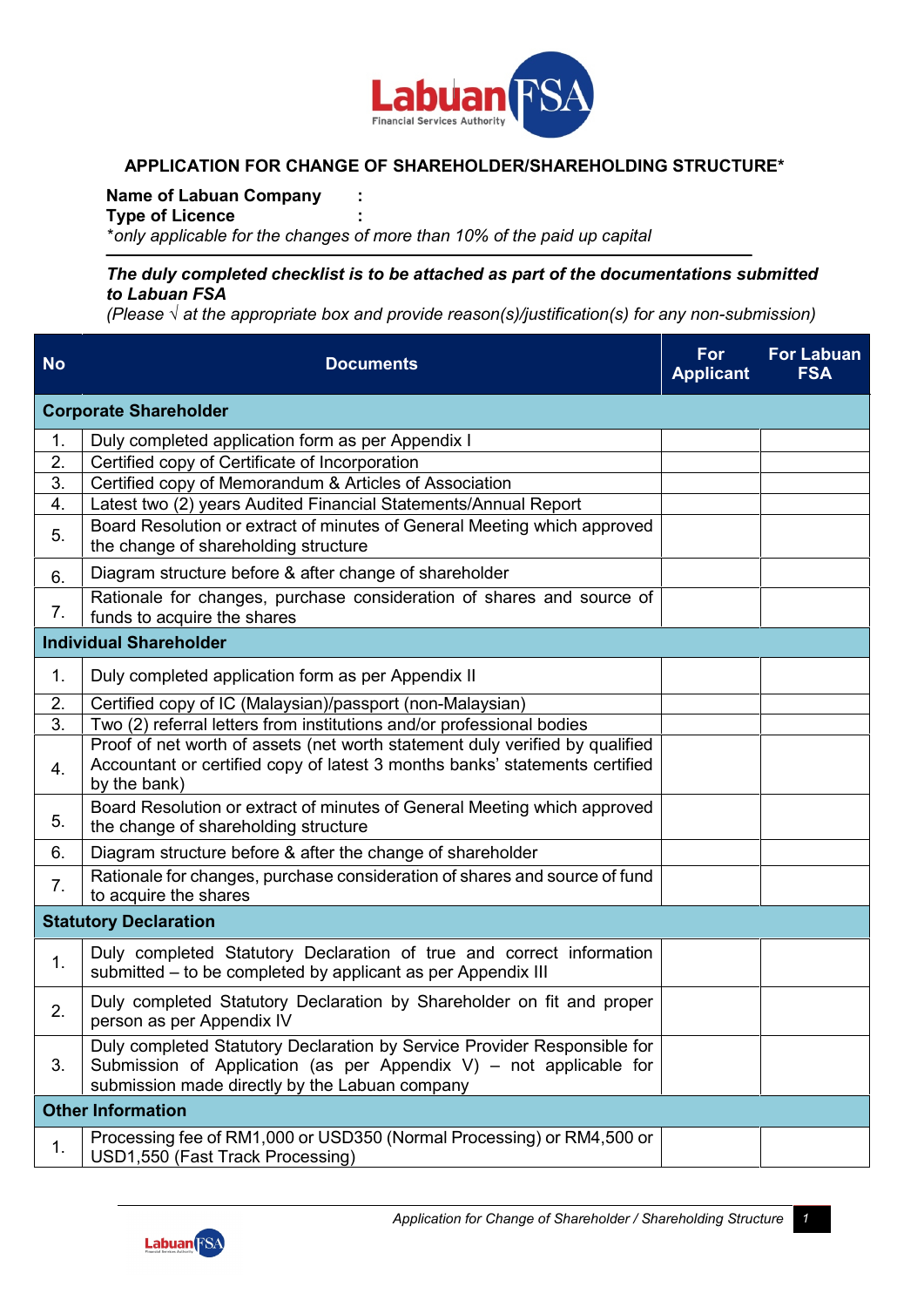# *Notes:*

- 1) Where documents are not in the national language of Malaysia or in English, please provide Englishtranslated version of the documents, duly certified/notarized.
- 2) Documents may be certified by any authorised person including, but not limited to, commissioner for oaths, notary public, certified public accountants, advocates or solicitors, company secretaries and Malaysian/foreign embassies. Copy of bank statements must be certified by the bank.
- 3) The checklist serves as general requirement of the application, Labuan FSA reserves the right to request for additional information to support the application.
- 4) This document belongs to Labuan FSA, no modification or tampering with the format or its contents is permitted

Officer responsible for information submission:

| Signature   | Company    |  |
|-------------|------------|--|
| Name        | Contact No |  |
| Designation | Email      |  |

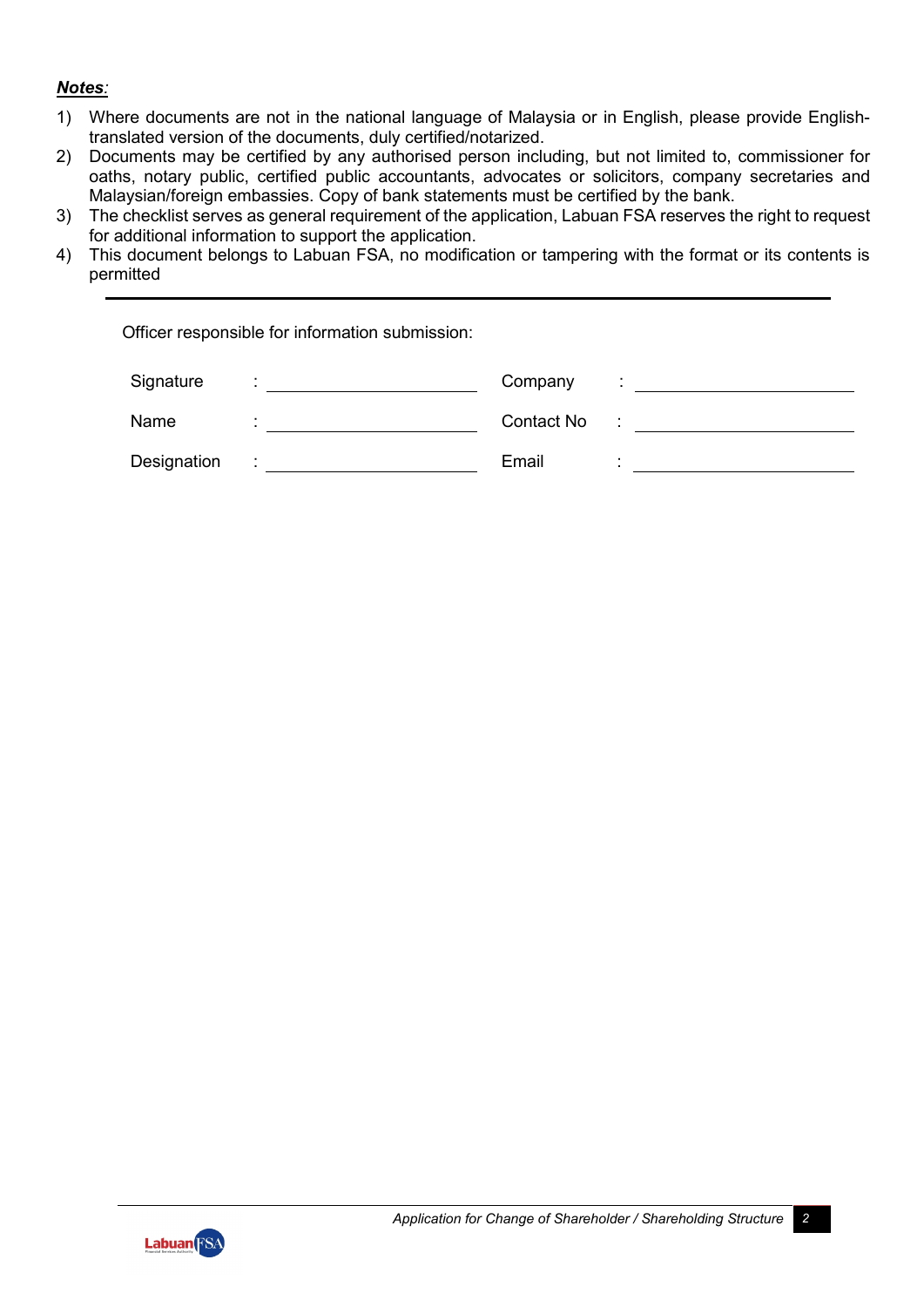#### **APPENDIX I**

| <b>PROFILE OF CORPORATE SHAREHOLDER(S)</b><br>Important: All fields are mandatory and should not be left blank |                                                                                                                                   |                            |                               |                                                                     |                                                                               |
|----------------------------------------------------------------------------------------------------------------|-----------------------------------------------------------------------------------------------------------------------------------|----------------------------|-------------------------------|---------------------------------------------------------------------|-------------------------------------------------------------------------------|
| a.                                                                                                             | Name of Company/ Head Office                                                                                                      |                            |                               |                                                                     |                                                                               |
| b.                                                                                                             | <b>Company Address</b>                                                                                                            |                            |                               |                                                                     |                                                                               |
| C.                                                                                                             | Nature and Type of Business                                                                                                       |                            |                               |                                                                     |                                                                               |
| d.                                                                                                             | Incorporation/ Registration<br>Number                                                                                             |                            |                               |                                                                     |                                                                               |
| е.                                                                                                             | Date and Place of Incorporation/<br>Registration                                                                                  |                            |                               |                                                                     |                                                                               |
| f.                                                                                                             | Date, Type of Licence and<br>Licence Number                                                                                       |                            |                               |                                                                     |                                                                               |
| g.                                                                                                             | Home Supervisory Authority (if<br>applicable)                                                                                     |                            |                               |                                                                     |                                                                               |
| h.                                                                                                             | Shareholders' Fund<br>(Please specify currency and amount<br>for the latest two (2) years Audited<br><b>Financial Statements)</b> | Year                       | <b>Paid-Up Capital</b>        | <b>Retained</b><br>Profits /<br><b>Accumulated</b><br><b>Losses</b> | <b>Other</b><br><b>Reserves</b>                                               |
|                                                                                                                |                                                                                                                                   |                            |                               |                                                                     |                                                                               |
|                                                                                                                | Financial<br>Performance                                                                                                          | Year                       | <b>Total Assets</b>           | <b>Total</b><br><b>Liabilities</b>                                  | <b>Profit/(Loss)</b><br><b>Before Tax</b>                                     |
| i.                                                                                                             | (Please specify currency and amount<br>for the latest two (2) years Audited<br><b>Financial Statements)</b>                       |                            |                               |                                                                     |                                                                               |
|                                                                                                                |                                                                                                                                   |                            | <b>Name of Shareholder(s)</b> | <b>Country of</b><br><b>Origin</b>                                  | <b>Percentage of</b><br><b>Shareholding</b><br>(s)                            |
| j.                                                                                                             | Shareholder(s)                                                                                                                    |                            |                               |                                                                     |                                                                               |
| k.                                                                                                             | Board of Director(s)                                                                                                              | <b>Name of Director(s)</b> |                               | <b>Nationality</b>                                                  | <b>Nature of</b><br><b>Appointment</b><br>(executive or<br>non-<br>executive) |
|                                                                                                                |                                                                                                                                   |                            |                               |                                                                     |                                                                               |
| I.                                                                                                             | <b>Credit Rating</b>                                                                                                              | <b>Agency</b>              |                               | <b>Rating</b>                                                       | <b>Date</b>                                                                   |
|                                                                                                                | Any Other Information Relevant<br>m. For Consideration of the<br>Application                                                      |                            |                               |                                                                     |                                                                               |

- **Important:**
	- (i) All fields are mandatory and should not be left blank.
	- (ii) Please complete additional copy of Appendix II if there is more than one corporate shareholder.
- (iii) If space provided is insufficient, provide such details in attachments.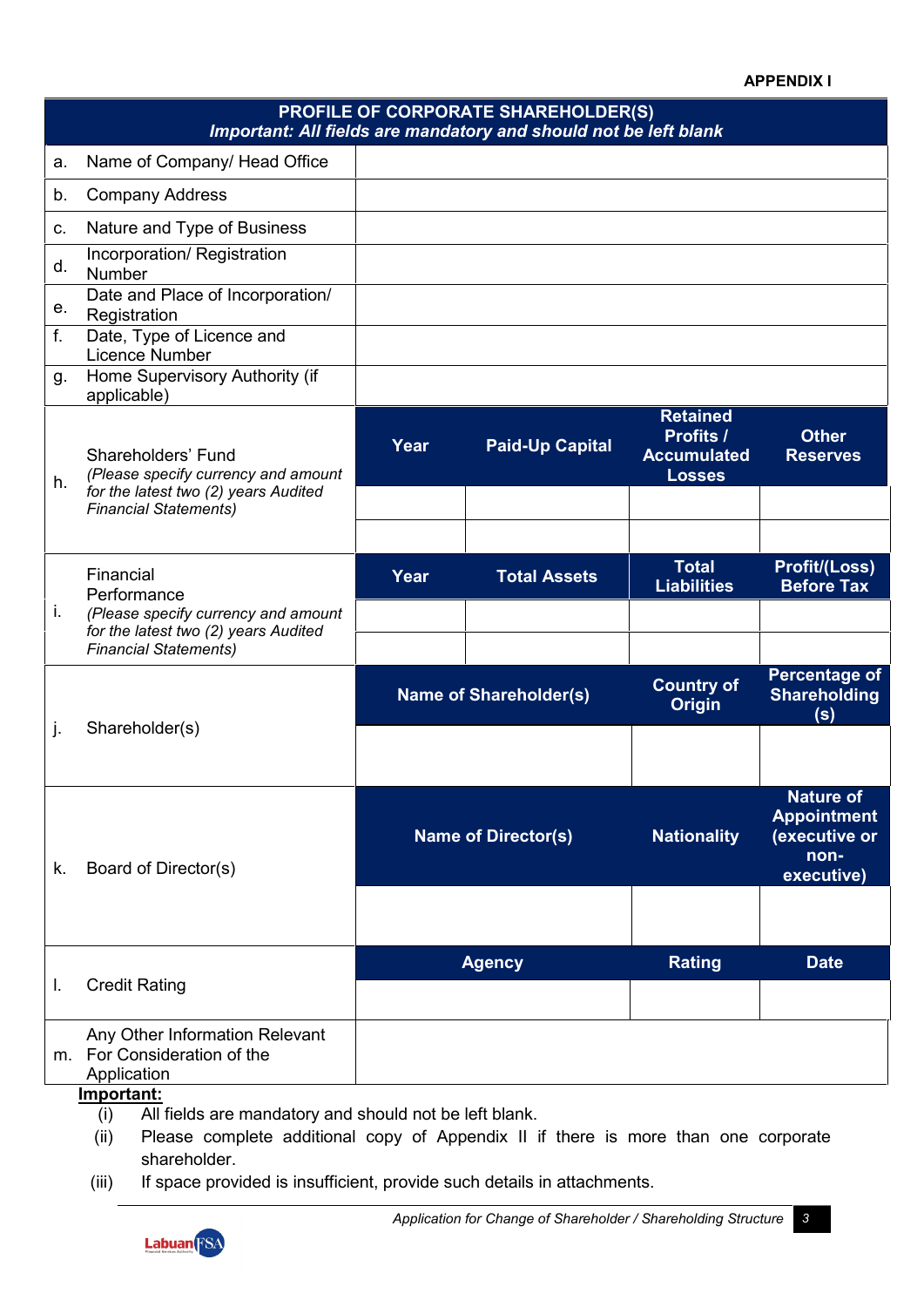## **APPENDIX II**

|                                      |                                                                                                                |                                                                                                                     |           | <b>PROFILE OF INDIVIDUAL SHAREHOLDER(S)</b><br>Important: All fields are mandatory and should not be left blank |  |             |                                                            |
|--------------------------------------|----------------------------------------------------------------------------------------------------------------|---------------------------------------------------------------------------------------------------------------------|-----------|-----------------------------------------------------------------------------------------------------------------|--|-------------|------------------------------------------------------------|
| a.                                   | Salutation                                                                                                     |                                                                                                                     |           |                                                                                                                 |  |             |                                                            |
| b.                                   | Name<br>(as per<br>NRIC/passport)                                                                              |                                                                                                                     |           |                                                                                                                 |  |             |                                                            |
| $C_{-}$                              | Date and Place of<br><b>Birth</b>                                                                              |                                                                                                                     |           |                                                                                                                 |  |             |                                                            |
| d.                                   | Gender                                                                                                         |                                                                                                                     | Male      |                                                                                                                 |  | Female      |                                                            |
| е.                                   | Nationality                                                                                                    |                                                                                                                     |           |                                                                                                                 |  |             |                                                            |
| f.                                   | <b>NRIC Details</b><br>(for Malaysian)                                                                         | Old IC No.:<br>NRIC No.:                                                                                            |           |                                                                                                                 |  |             |                                                            |
|                                      |                                                                                                                | Passport No.:<br><b>Expiry Date:</b><br>Country of Issue:                                                           |           |                                                                                                                 |  |             |                                                            |
| g.                                   | <b>Passport Details</b><br>(for Non-Malaysian)                                                                 | <b>Issuing Authority:</b><br>Length of residence in Malaysia:<br>Any work permit applied prior to this application: |           |                                                                                                                 |  |             |                                                            |
|                                      |                                                                                                                |                                                                                                                     | <b>No</b> |                                                                                                                 |  | Yes         | (please provide certified true<br>copy of the work permit) |
| h.                                   | <b>Financial Net</b>                                                                                           | a)                                                                                                                  |           | Net Worth Statement Certified by Qualified Accountant; or                                                       |  |             |                                                            |
|                                      | Worth<br>(latest three months)<br>statement which duly<br>certified by Qualified<br><b>Accountant or Bank)</b> |                                                                                                                     |           |                                                                                                                 |  |             | <b>Currency and Amount</b>                                 |
|                                      |                                                                                                                | <b>Total Assets</b>                                                                                                 |           |                                                                                                                 |  |             |                                                            |
|                                      |                                                                                                                | <b>Total Liabilities</b>                                                                                            |           |                                                                                                                 |  |             |                                                            |
|                                      | Bank Statement / Online Bank Statement Certified by the Bank<br>b)<br><b>Statement</b>                         |                                                                                                                     |           |                                                                                                                 |  |             | <b>Currency</b>                                            |
|                                      |                                                                                                                | <b>Name of Bank</b>                                                                                                 |           | <b>Type of</b><br><b>Account</b>                                                                                |  | <b>Date</b> | and Amount                                                 |
|                                      |                                                                                                                |                                                                                                                     |           |                                                                                                                 |  |             |                                                            |
| İ.                                   | Curriculum Vitae of Individual Shareholder                                                                     |                                                                                                                     |           |                                                                                                                 |  |             |                                                            |
|                                      | <b>Section A: Education(s)</b>                                                                                 |                                                                                                                     |           |                                                                                                                 |  |             |                                                            |
| Type of Qualification/ Certification |                                                                                                                |                                                                                                                     |           | Name of School/College/<br>University/Others                                                                    |  |             | <b>Year Qualification Obtained</b>                         |
|                                      |                                                                                                                |                                                                                                                     |           |                                                                                                                 |  |             |                                                            |

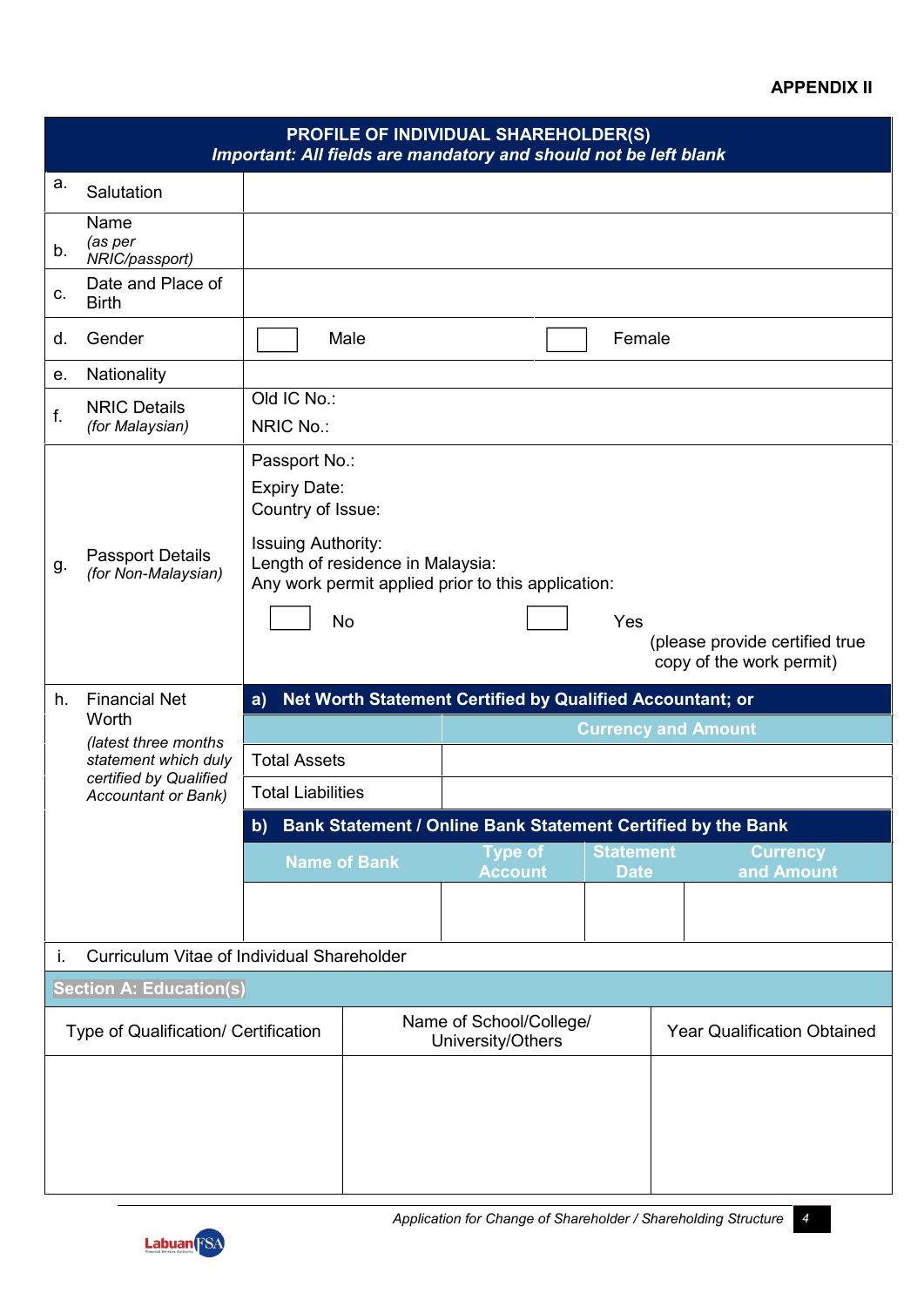| <b>PROFILE OF INDIVIDUAL SHAREHOLDER(S)</b><br>Important: All fields are mandatory and should not be left blank |                     |                                                       |                        |                               |                                      |                                    |                                                       |
|-----------------------------------------------------------------------------------------------------------------|---------------------|-------------------------------------------------------|------------------------|-------------------------------|--------------------------------------|------------------------------------|-------------------------------------------------------|
| <b>Section B: Professional Qualification(s)</b>                                                                 |                     |                                                       |                        |                               |                                      |                                    |                                                       |
|                                                                                                                 |                     | Type of Qualification/ Certification                  | Name of Institution    |                               |                                      | <b>Year Qualification Obtained</b> |                                                       |
|                                                                                                                 |                     |                                                       |                        |                               |                                      |                                    |                                                       |
|                                                                                                                 |                     |                                                       |                        |                               |                                      |                                    |                                                       |
|                                                                                                                 |                     | <b>Section C: Membership of Professional Body(s)</b>  |                        |                               |                                      |                                    |                                                       |
|                                                                                                                 |                     | Type and Details of Membership                        |                        |                               | Name of Institution                  |                                    | Year Membership Obtained                              |
|                                                                                                                 |                     |                                                       |                        |                               |                                      |                                    |                                                       |
|                                                                                                                 |                     |                                                       |                        |                               |                                      |                                    |                                                       |
|                                                                                                                 |                     | <b>Section D: Past and Current Work Experience(s)</b> |                        |                               |                                      |                                    |                                                       |
| Date<br>(dd/mm/yy)                                                                                              |                     | Name of Employer<br>Designation                       |                        | Key Areas of Responsibilities |                                      |                                    |                                                       |
| From                                                                                                            | To                  |                                                       |                        |                               |                                      |                                    |                                                       |
|                                                                                                                 |                     |                                                       |                        |                               |                                      |                                    |                                                       |
|                                                                                                                 |                     |                                                       |                        |                               |                                      |                                    |                                                       |
|                                                                                                                 |                     |                                                       |                        |                               |                                      |                                    |                                                       |
|                                                                                                                 |                     |                                                       |                        |                               |                                      |                                    |                                                       |
| Section E: Directorship Held in Other Company(s)                                                                |                     |                                                       |                        |                               |                                      |                                    |                                                       |
|                                                                                                                 | Name of Corporation |                                                       | Place of Incorporation |                               | Date of<br>Appointment<br>(dd/mm/yy) |                                    | Nature of Appointment<br>(executive or non-executive) |
|                                                                                                                 |                     |                                                       |                        |                               |                                      |                                    |                                                       |
|                                                                                                                 |                     |                                                       |                        |                               |                                      |                                    |                                                       |
|                                                                                                                 |                     |                                                       |                        |                               |                                      |                                    |                                                       |

# **Important:**

- (i) All fields are mandatory and should not be left blank.
- (ii) Please complete additional copy of Appendix II if there is more than one corporate shareholder.
- (iii) If space provided is insufficient, provide such details in attachments.

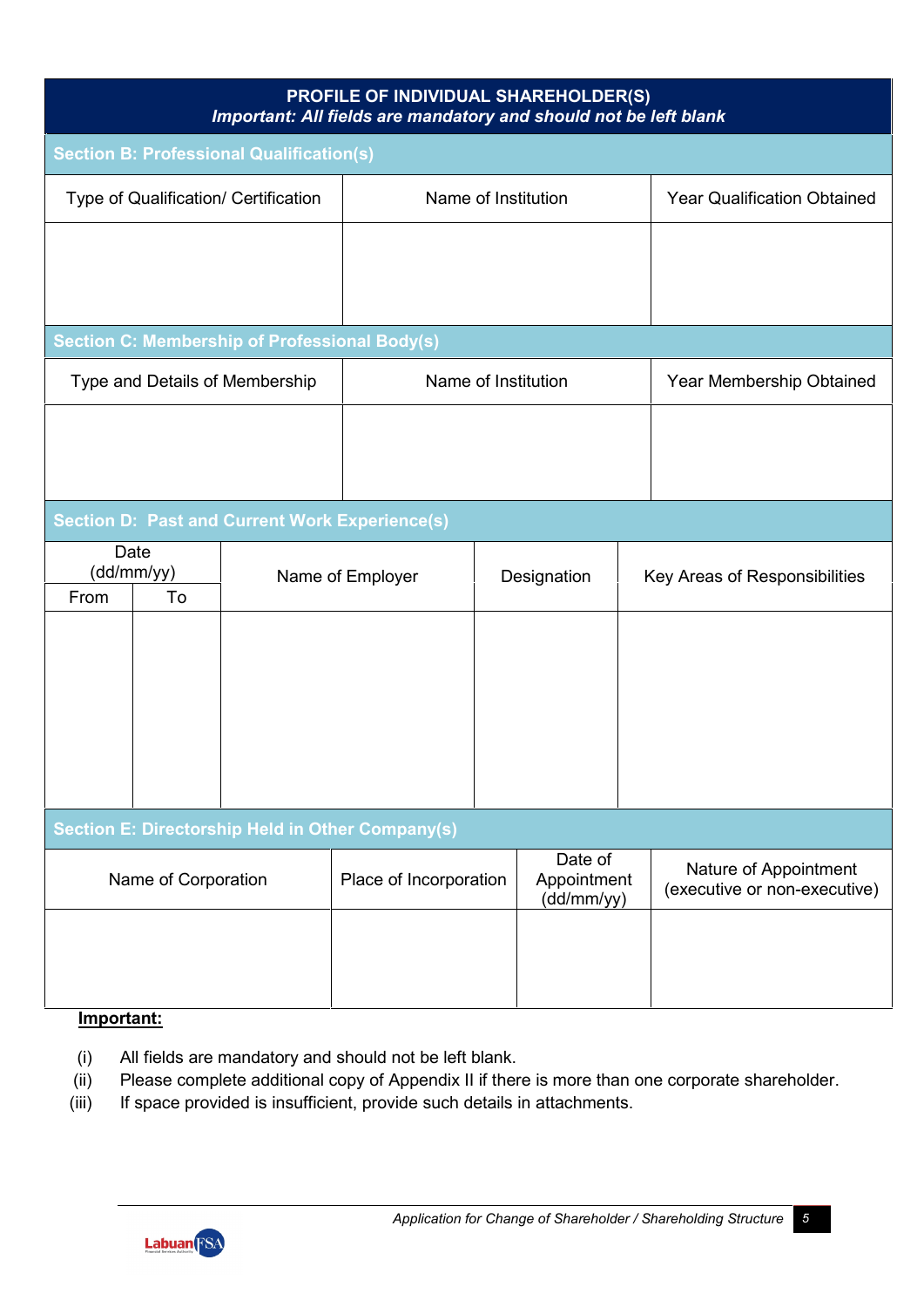## **DECLARATION OF TRUE AND CORRECT INFORMATION SUBMITTED** *Important: All fields are mandatory and should not be left blank*

I……………………………………………………..NRIC/Passport

No………....................................... the …………..……………(position) of...........................................................(name of company), do hereby solemnly and sincerely declare that:

- 1. all information submitted in this application including all attachments, forms, documents and forwarding letters are accurate, true and correct and that all estimations provided are fair and reasonable.
- 2. I am aware that if I make any misrepresentation herein this application, it is an offence punishable pursuant to Section 192 of the Labuan Financial Services and Securities act 2010/Section 152 of the Labuan Islamic Financial Services and Securities Act 2010.
- 3. a printed signed copy of this application which reflects the same information provided in this application is being kept at the office of my principal or our appointed Labuan trust company being the agent approved by Labuan FSA.

And I make this solemn declaration conscientiously believing the same to be true and by virtue of the provisions of the Statutory Declaration Act 1960 / other relevant provisions.

| Subscribed and solemnly declared by the above |           |
|-----------------------------------------------|-----------|
|                                               |           |
|                                               | Signature |
| This day of  20                               |           |
| Before me,                                    |           |
| (Commissioner for Oaths/Notary Public)        |           |

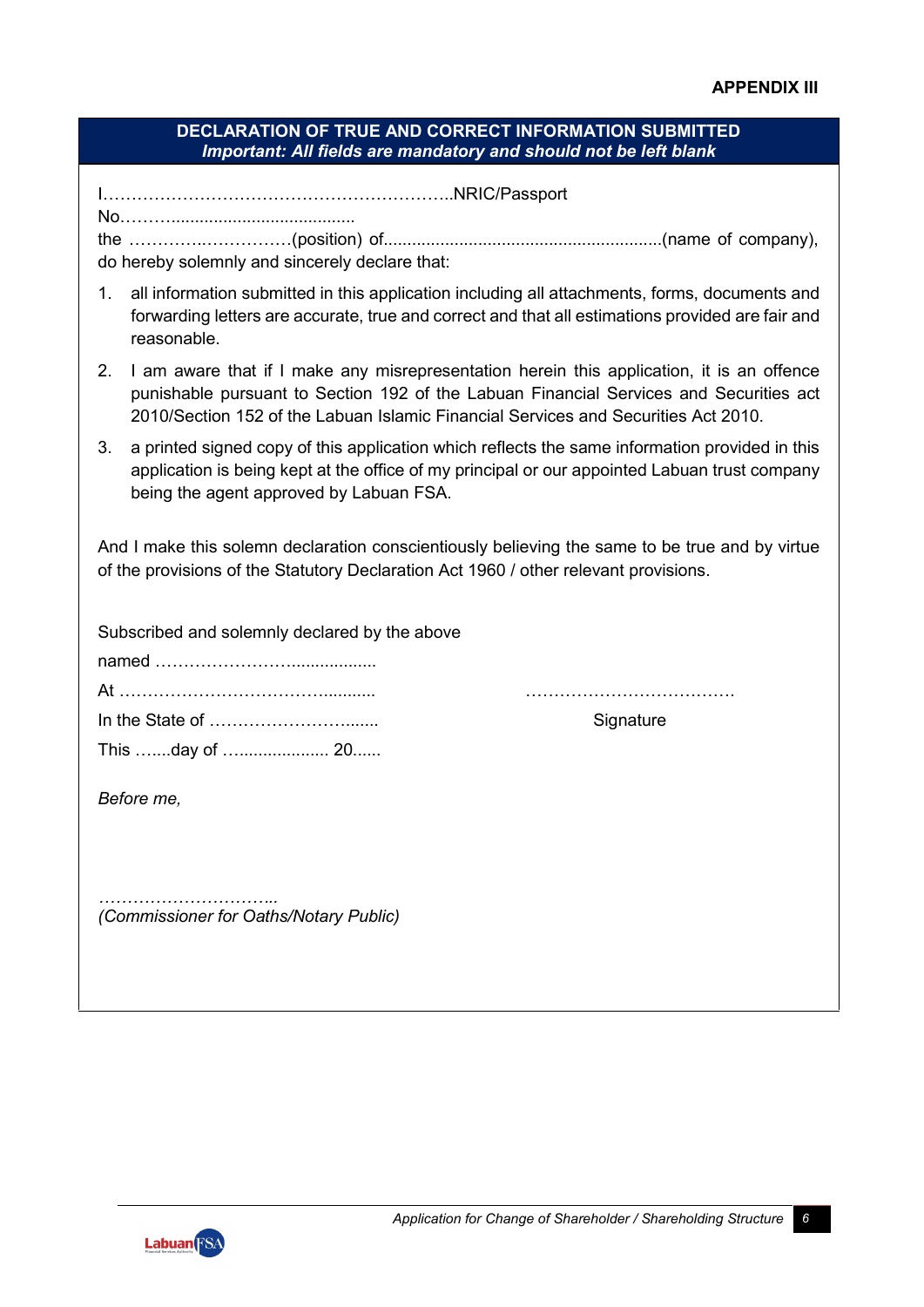## **STATUTORY DECLARATION BY INDIVIDUAL SHAREHOLDER ON FIT AND PROPER PERSON** *Important: All fields are mandatory and should not be left blank*

I,……………………….,NRIC/Passport no. :……………………………….., proposed shareholder of…………….(name of company/individual), do hereby solemnly and sincerely declare that:

- 1. I have read Section 4 of the Labuan Financial Services and Securities Act 2010 (LFSSA)/Section 4 of the Labuan Islamic Financial Services and Securities Act 2010 (LIFSSA) and the Guidelines on Fit and Proper Person Requirements issued on 11 February 2014 (the Guidelines).
- 2. to the best of my knowledge and belief in making this declaration and/or submitting the attached documents in relation to this declaration, that I am a fit and proper person based on the criteria stated under the said Section 4 of LFSSA/Section 4 of LIFSSA and the Guidelines.
- 3. the information given in this declaration and in the attached documents (if any) are accurate, true and complete.
- 4. I understand that if it is found that I have made false declaration herein and/or in the attached document (if any), Labuan FSA is entitled to take any legal action including disqualifying myself from acting in the capacity expressly mentioned herein.

And I make this solemn declaration conscientiously believing the same to be true and by virtue of the provisions of the Statutory Declaration Act 1960 / other relevant provisions.

Subscribed and solemnly declared by the above named ……………………. At ………………………………. ………………………………. In the State of …………………….. Signature This …day of …. 20..

*Before me,*

*………………………….. (Commissioner for Oaths/Notary Public)*